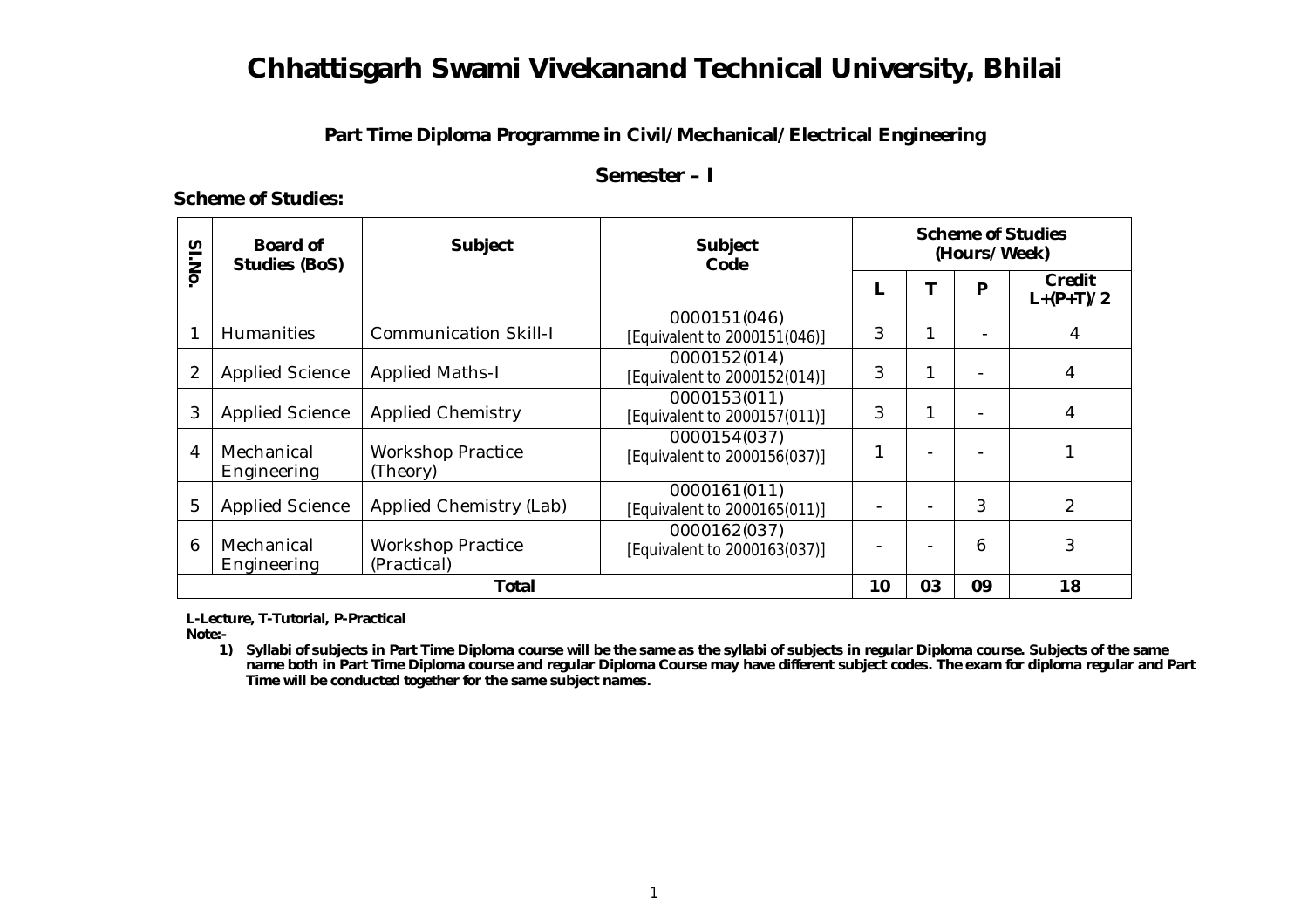## **Part Time Diploma Programme in Civil/Mechanical/Electrical Engineering**

### **Semester – I**

| SI.No         | <b>Board of</b><br><b>Studies (BoS)</b> | <b>Subject</b>                          | <b>Subject</b><br>Code                       | <b>Scheme of Examination</b> | <b>Total</b> |                          |                          |           |              |
|---------------|-----------------------------------------|-----------------------------------------|----------------------------------------------|------------------------------|--------------|--------------------------|--------------------------|-----------|--------------|
|               |                                         |                                         |                                              | <b>Theory</b>                |              |                          | <b>Practical</b>         |           | <b>Marks</b> |
|               |                                         |                                         |                                              | <b>ESE</b>                   | <b>CT</b>    | <b>TA</b>                | <b>ESE</b>               | <b>TA</b> |              |
|               | <b>Humanities</b>                       | <b>Communication Skill-I</b>            | 0000151(046)<br>[Equivalent to 2000151(046)] | 100                          | 20           | 30                       |                          |           | 150          |
| $\mathcal{P}$ | <b>Applied Science</b>                  | <b>Applied Maths-I</b>                  | 0000152(014)<br>[Equivalent to 2000152(014)] | 100                          | 20           | 30                       | $\blacksquare$           |           | 150          |
| 3             | <b>Applied Science</b>                  | <b>Applied Chemistry</b>                | 0000153(011)<br>[Equivalent to 2000157(011)] | 100                          | 20           | 30                       |                          |           | 150          |
| 4             | Mechanical<br>Engineering               | <b>Workshop Practice</b><br>(Theory)    | 0000154(037)<br>[Equivalent to 2000156(037)] |                              |              | 30                       | $\overline{\phantom{a}}$ |           | 30           |
| 5             | <b>Applied Science</b>                  | Applied Chemistry (Lab)                 | 0000161(011)<br>[Equivalent to 2000165(011)] |                              |              |                          | 50                       | 20        | 70           |
| 6             | Mechanical<br>Engineering               | <b>Workshop Practice</b><br>(Practical) | 0000162(037)<br>[Equivalent to 2000163(037)] |                              |              | $\overline{\phantom{0}}$ | 50                       | 20        | 70           |
| <b>Total</b>  |                                         |                                         |                                              | 300                          | 60           | 120                      | 100                      | 40        | 620          |

### **Scheme of Examination:**

 **ESE : End of Semester Exam, CT: Class Test, TA: Teachers Assessment**

 **Legend :- PRA :Process Assessment, PDA : Product Assessment.**

 **Note: i) TA in Theory includes Sessional work (SW) and Attandance (ATT) with weightage of 70% and 30% of total respectively.**

 **ii) TA in Practical includes performance of PRA, PDA and Viva-Voce with weightage of 50%, 40% and 10% of total respectively.**

 **iii) 85% attendance is essential in theory & Practical classes appear in examination.**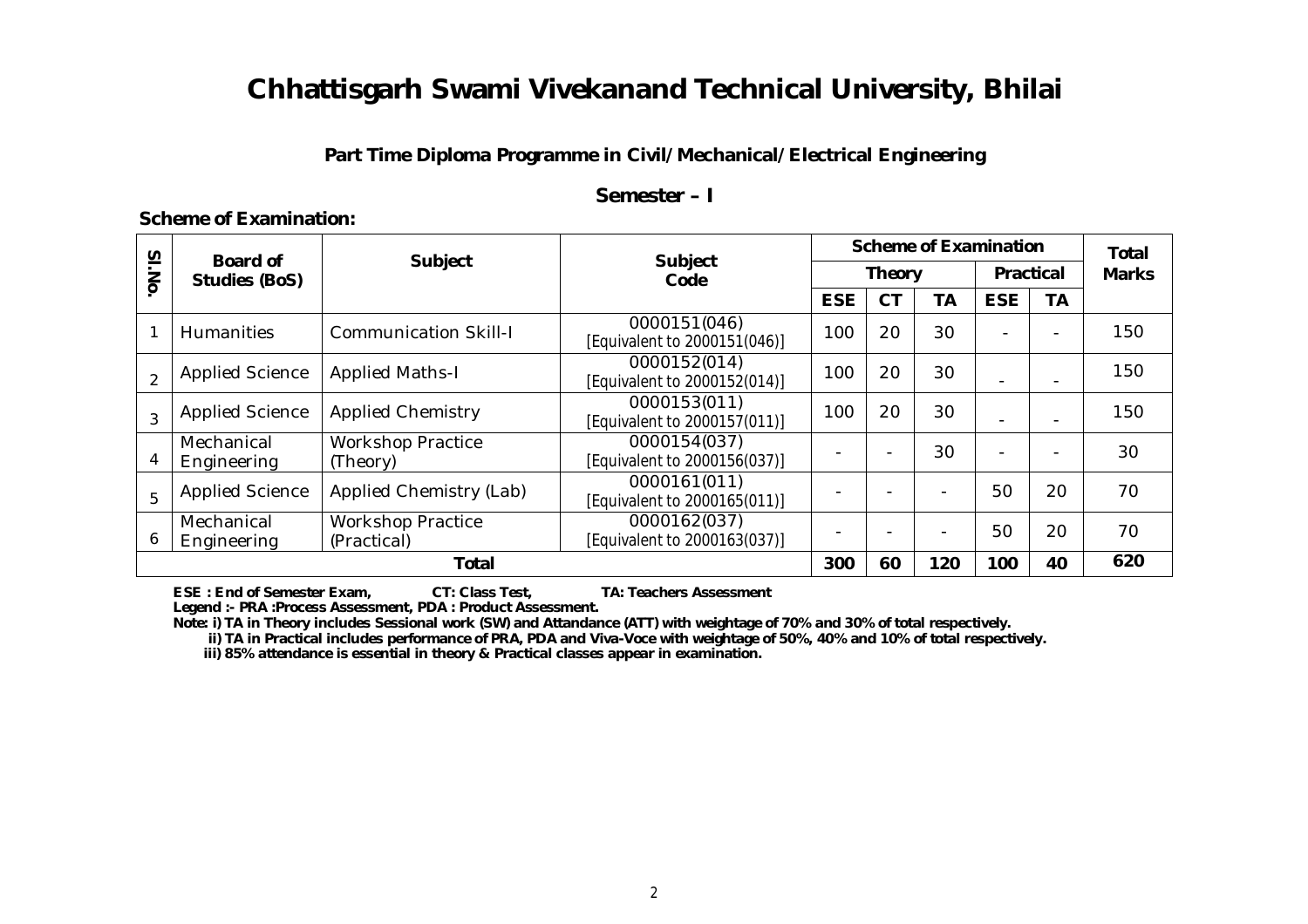## **Part Time Diploma Programme in Civil/Mechanical/Electrical Engineering**

### **Semester – II**

### **Scheme of Studies:**

| SI.No        | Board of<br><b>Studies (BoS)</b>       | <b>Subject</b>                                       | <b>Subject</b><br>Code                       | <b>Scheme of Studies</b><br>(Hours/Week) |    |    |                       |
|--------------|----------------------------------------|------------------------------------------------------|----------------------------------------------|------------------------------------------|----|----|-----------------------|
|              |                                        |                                                      |                                              |                                          |    | P  | Credit<br>$L+(P+T)/2$ |
|              | <b>Humanities</b>                      | <b>Communication Skill-II</b>                        | 0000251(046)<br>[Equivalent to 2000251(046)] | 4                                        |    |    | 5                     |
| 2            | <b>Applied Science</b>                 | <b>Applied Maths-II</b>                              | 0000252(014)<br>[Equivalent to 2000252(014)] | 3                                        |    |    | 4                     |
| 3            | <b>Applied Science</b>                 | <b>Applied Physics</b>                               | 0000253(015)<br>[Equivalent to 2000254(015)] | 3                                        |    |    | 4                     |
| 4            | Computer<br>Science and<br>Engineering | <b>Computer Fundamentals</b><br>& Applications       | 0000254(022)<br>[Equivalent to 2000258(022)] |                                          |    | 2  | 2                     |
| 5            | <b>Applied Science</b>                 | Applied Physics (Lab)                                | 0000261(015)<br>[Equivalent to 2000262(015)] |                                          |    | 3  | 2                     |
| 6            | Computer<br>Science and<br>Engineering | <b>Computer Fundamentals</b><br>& Applications (Lab) | 0000262(022)<br>[Equivalent to 2000265(022)] |                                          |    | 6  | 3                     |
| <b>Total</b> |                                        |                                                      |                                              | 11                                       | 03 | 11 | 20                    |

 **L-Lecture, T-Tutorial, P-Practical**

 **Note:-**

**1) Syllabi of subjects in Part Time Diploma course will be the same as the syllabi of subjects in Regular Diploma course. Subjects of the same name both in Part Time Diploma course and Regular Diploma Course may have different subject codes. The exam for diploma regular and Part Time will be conducted together for the same subject names.**